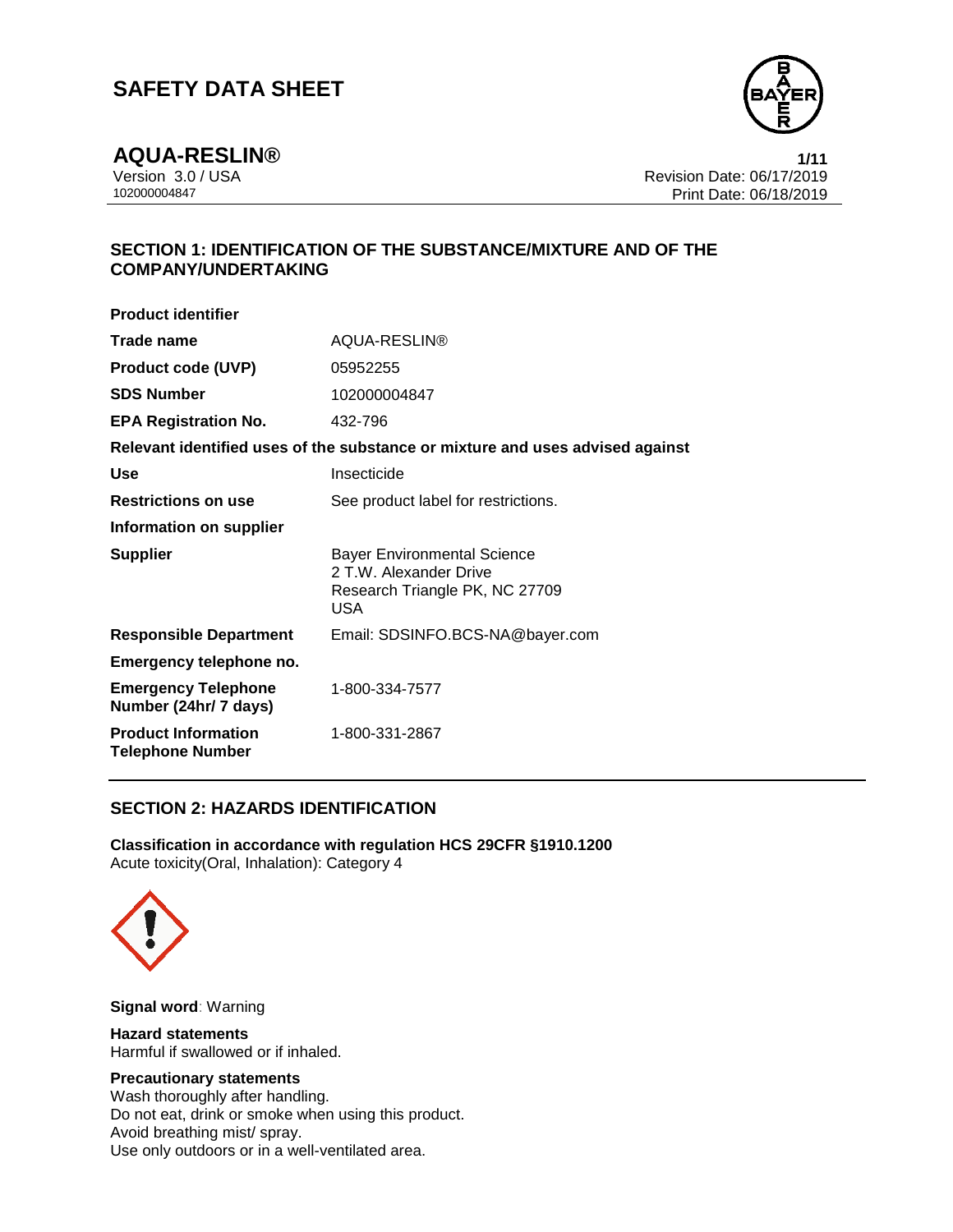

**AQUA-RESLIN® 2/11** Version 3.0 / USA Revision Date: 06/17/2019 Print Date: 06/18/2019

IF SWALLOWED: Call a POISON CENTER/doctor/physician if you feel unwell. Rinse mouth. IF INHALED: Remove person to fresh air and keep comfortable for breathing. Call a POISON CENTER/doctor/physician if you feel unwell. Dispose of contents/container in accordance with local regulation.

#### **Hazards Not Otherwise Classified (HNOC)**

No physical hazards not otherwise classified. No health hazards not otherwise classified.

## **SECTION 3: COMPOSITION/INFORMATION ON INGREDIENTS**

| <b>Hazardous Component Name</b>         | CAS-No.       | Concentration % by weight |
|-----------------------------------------|---------------|---------------------------|
| Permethrin                              | 52645-53-1    | 20.0                      |
| Piperonyl butoxide                      | $51 - 03 - 6$ | 20.0                      |
| Naphtha (petroleum), heavy alkylate     | 64741-65-7    | 10.0                      |
| Fatty alcohol polyglycol ether 16-20 EO | 9004-98-2     | 1.35                      |

#### **SECTION 4: FIRST AID MEASURES**

| <b>Description of first aid measures</b>                    |                                                                                                                                                                                                                                                                               |  |
|-------------------------------------------------------------|-------------------------------------------------------------------------------------------------------------------------------------------------------------------------------------------------------------------------------------------------------------------------------|--|
| <b>General advice</b>                                       | When possible, have the product container or label with you when<br>calling a poison control center or doctor or going for treatment.                                                                                                                                         |  |
| <b>Inhalation</b>                                           | Move to fresh air. If person is not breathing, call 911 or an ambulance,<br>then give artificial respiration, preferably mouth-to-mouth if possible.<br>Call a physician or poison control center immediately.                                                                |  |
| <b>Skin contact</b>                                         | Take off contaminated clothing and shoes immediately. Wash off<br>immediately with plenty of water for at least 15 minutes. Call a<br>physician or poison control center immediately.                                                                                         |  |
| Eye contact                                                 | Hold eye open and rinse slowly and gently with water for 15-20<br>minutes. Remove contact lenses, if present, after the first 5 minutes,<br>then continue rinsing eye. Call a physician or poison control center<br>immediately.                                              |  |
| Ingestion                                                   | Call a physician or poison control center immediately. DO NOT induce<br>vomiting unless directed to do so by a physician or poison control<br>center. Do not give liquids to drink. Never give anything by mouth to an<br>unconscious person. Do not leave victim unattended. |  |
| Most important symptoms and effects, both acute and delayed |                                                                                                                                                                                                                                                                               |  |
| <b>Symptoms</b>                                             | To date no symptoms are known.                                                                                                                                                                                                                                                |  |
|                                                             | Indication of any immediate medical attention and special treatment needed                                                                                                                                                                                                    |  |
| <b>Risks</b>                                                | Contains hydrocarbon solvents. May pose an aspiration pneumonia<br>hazard. This product contains a pyrethroid.                                                                                                                                                                |  |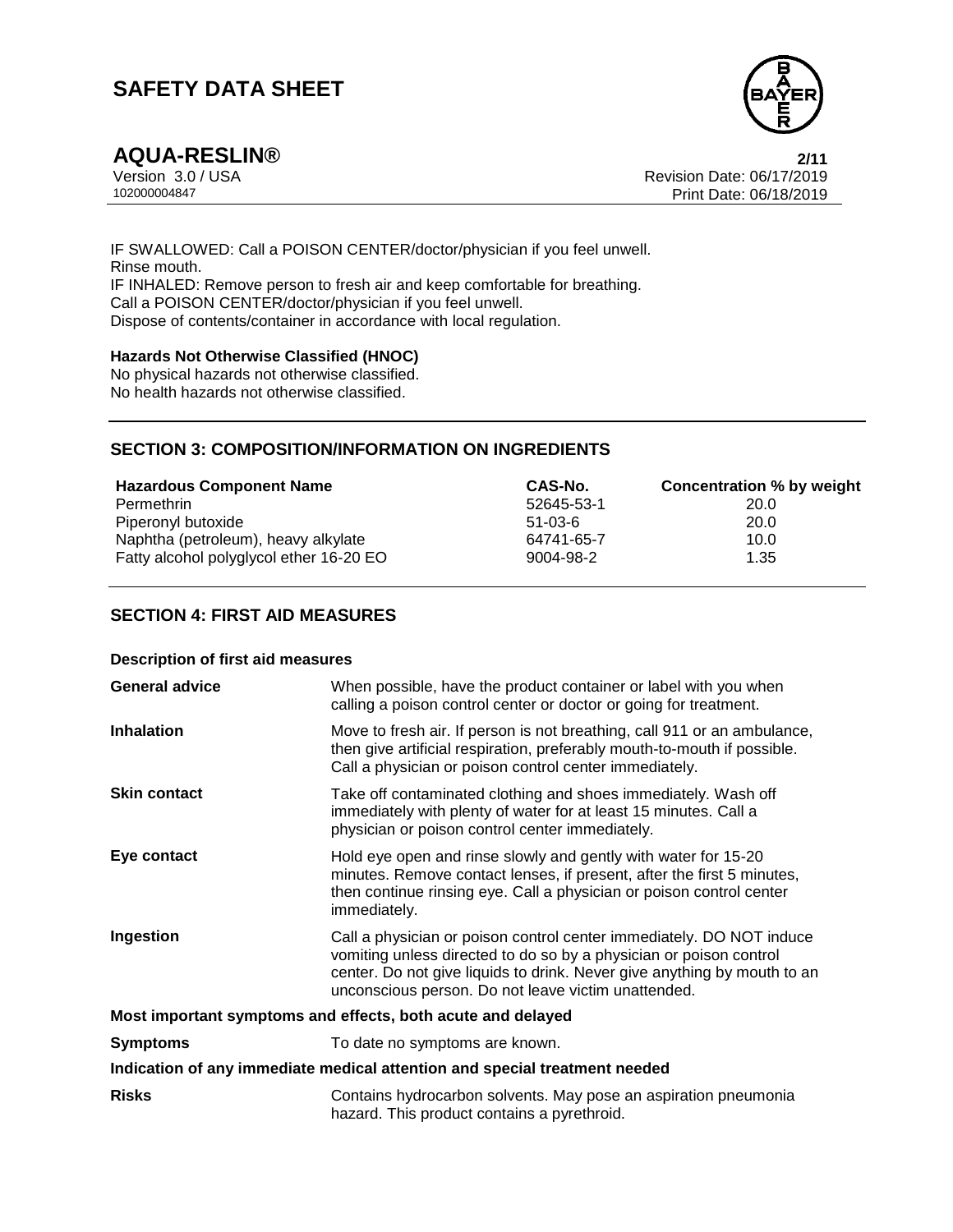**AQUA-RESLIN®** 3/11<br>Version 3.0 / USA 3011 Version 3.0 / USA Revision Date: 06/17/2019<br>102000004847 Print Date: 06/18/2019 Print Date: 06/18/2019

**Treatment** Appropriate supportive and symptomatic treatment as indicated by the patient's condition is recommended. There is no specific antidote.

## **SECTION 5: FIREFIGHTING MEASURES**

| <b>Extinguishing media</b>                                         |                                                                                                                                                                                              |
|--------------------------------------------------------------------|----------------------------------------------------------------------------------------------------------------------------------------------------------------------------------------------|
| <b>Suitable</b>                                                    | Carbon dioxide (CO2), Dry chemical, Foam, Water                                                                                                                                              |
| Unsuitable                                                         | High volume water jet                                                                                                                                                                        |
| <b>Special hazards arising</b><br>from the substance or<br>mixture | Dangerous gases are evolved in the event of a fire.                                                                                                                                          |
| <b>Advice for firefighters</b>                                     |                                                                                                                                                                                              |
| <b>Special protective</b><br>equipment for firefighters            | Firefighters should wear NIOSH approved self-contained breathing<br>apparatus and full protective clothing.                                                                                  |
| <b>Further information</b>                                         | Fight fire from upwind position. Keep out of smoke. Cool closed<br>containers exposed to fire with water spray. Do not allow run-off from<br>fire fighting to enter drains or water courses. |
| <b>Flash point</b><br><b>Auto-ignition temperature</b>             | $>93$ °C<br>No data available                                                                                                                                                                |
| Lower explosion limit                                              | No data available                                                                                                                                                                            |
| <b>Upper explosion limit</b>                                       | No data available                                                                                                                                                                            |
| <b>Explosivity</b>                                                 | Not applicable                                                                                                                                                                               |

# **SECTION 6: ACCIDENTAL RELEASE MEASURES**

|                                                       | Personal precautions, protective equipment and emergency procedures                                                                                                                                                                                                                               |  |
|-------------------------------------------------------|---------------------------------------------------------------------------------------------------------------------------------------------------------------------------------------------------------------------------------------------------------------------------------------------------|--|
| <b>Precautions</b>                                    | Keep unauthorized people away. Isolate hazard area. Avoid contact<br>with spilled product or contaminated surfaces.                                                                                                                                                                               |  |
| Methods and materials for containment and cleaning up |                                                                                                                                                                                                                                                                                                   |  |
| Methods for cleaning up                               | Soak up with inert absorbent material (e.g. sand, silica gel, acid<br>binder, universal binder, sawdust). Collect and transfer the product<br>into a properly labelled and tightly closed container. Clean<br>contaminated floors and objects thoroughly, observing environmental<br>regulations. |  |
| <b>Additional advice</b>                              | Use personal protective equipment. If the product is accidentally<br>spilled, do not allow to enter soil, waterways or waste water canal.                                                                                                                                                         |  |
| Reference to other sections                           | Information regarding safe handling, see section 7.<br>Information regarding personal protective equipment, see section 8.<br>Information regarding waste disposal, see section 13.                                                                                                               |  |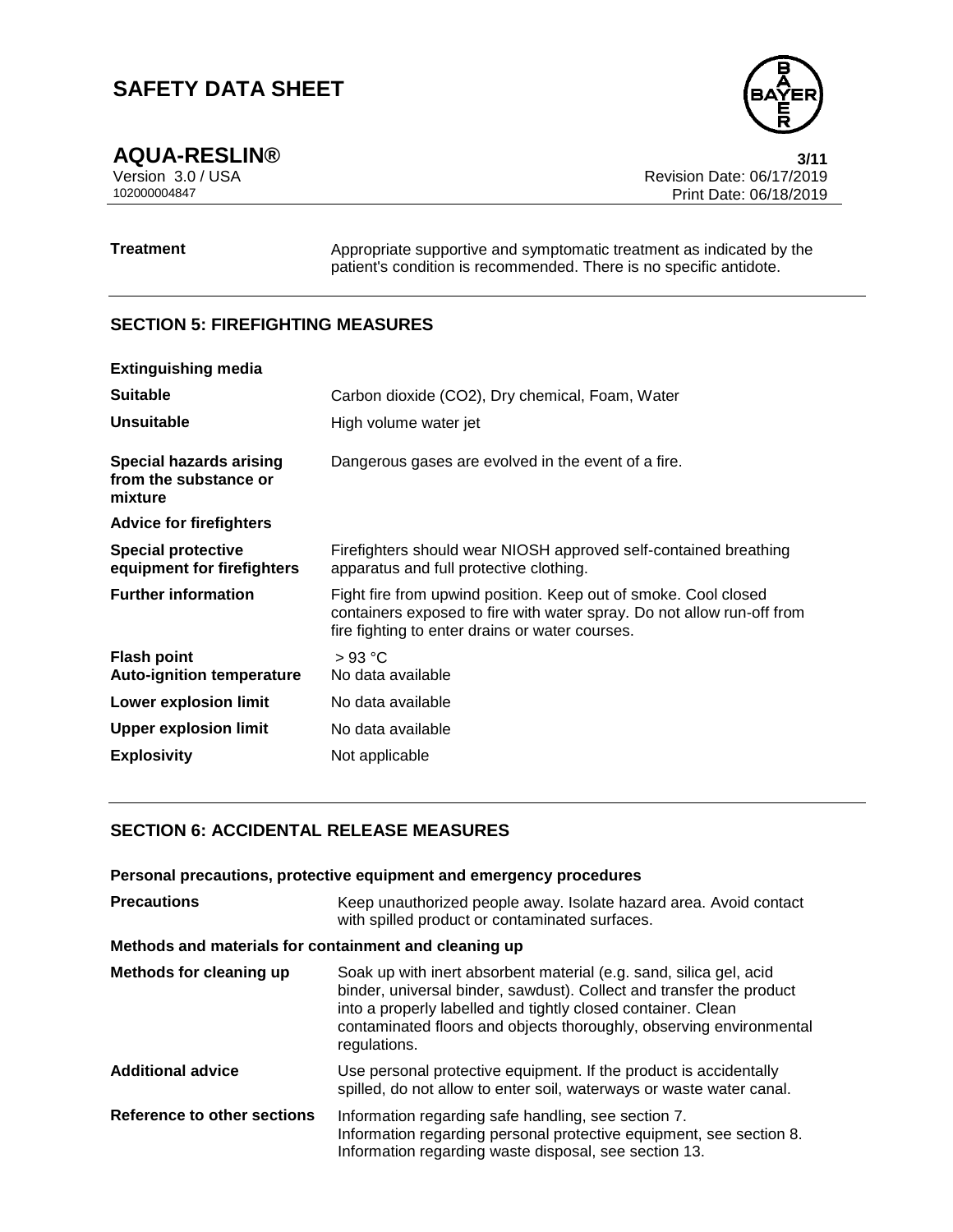

**AQUA-RESLIN® 4/11**

Version 3.0 / USA Revision Date: 06/17/2019<br>102000004847<br>Print Date: 06/18/2019 Print Date: 06/18/2019

## **SECTION 7: HANDLING AND STORAGE**

#### **Precautions for safe handling Advice on safe handling** Use only in area provided with appropriate exhaust ventilation. Handle and open container in a manner as to prevent spillage. **Hygiene measures** Wash hands thoroughly with soap and water after handling and before eating, drinking, chewing gum, using tobacco, using the toilet or applying cosmetics. Remove Personal Protective Equipment (PPE) immediately after handling this product. Remove soiled clothing immediately and clean thoroughly before using again. Wash thoroughly and put on clean clothing. **Conditions for safe storage, including any incompatibilities Requirements for storage areas and containers** Store in a cool, dry place and in such a manner as to prevent cross contamination with other crop protection products, fertilizers, food, and feed. Store in original container and out of the reach of children, preferably in a locked storage area.

## **SECTION 8: EXPOSURE CONTROLS/PERSONAL PROTECTION**

#### **Control parameters**

| <b>Components</b>                      | CAS-No.       | <b>Control parameters</b>       | <b>Update</b> | <b>Basis</b>       |
|----------------------------------------|---------------|---------------------------------|---------------|--------------------|
| Permethrin                             | 52645-53-1    | $5 \text{ mg/m}$ 3<br>(TWA)     | 03 2014       | <b>ACGIH</b>       |
| Permethrin                             | 52645-53-1    | $5 \text{ mg/m}$ 3<br>(REL)     | 2010          | <b>NIOSH</b>       |
| Permethrin                             | 52645-53-1    | $5$ mg/m $3$<br>(PEL)           | 02 2006       | OSHA <sub>Z1</sub> |
| Permethrin                             | 52645-53-1    | $5$ mg/m $3$<br>(TWA)           | 06 2008       | TN OEL             |
| Permethrin                             | 52645-53-1    | $5 \text{ mg/m}$ 3<br>(TWA PEL) | 09 2013       | US CA OEL          |
| Permethrin                             | 52645-53-1    | $10$ mg/m $3$<br>(SK-SEN)       |               | OES BCS*           |
| Piperonyl butoxide                     | $51 - 03 - 6$ | 50 ppm<br>(TWA)                 |               | OES BCS*           |
| Naphtha (petroleum), heavy<br>alkylate | 64741-65-7    | 400 mg/m3/100 ppm<br>(TWA)      | 1989          | OSHA Z1A           |
| Naphtha (petroleum), heavy<br>alkylate | 64741-65-7    | 400 mg/m3/100 ppm<br>(REL)      | 2010          | <b>NIOSH</b>       |
| Naphtha (petroleum), heavy             | 64741-65-7    | 400 mg/m3/100 ppm               | 02 2006       | OSHA <sub>Z1</sub> |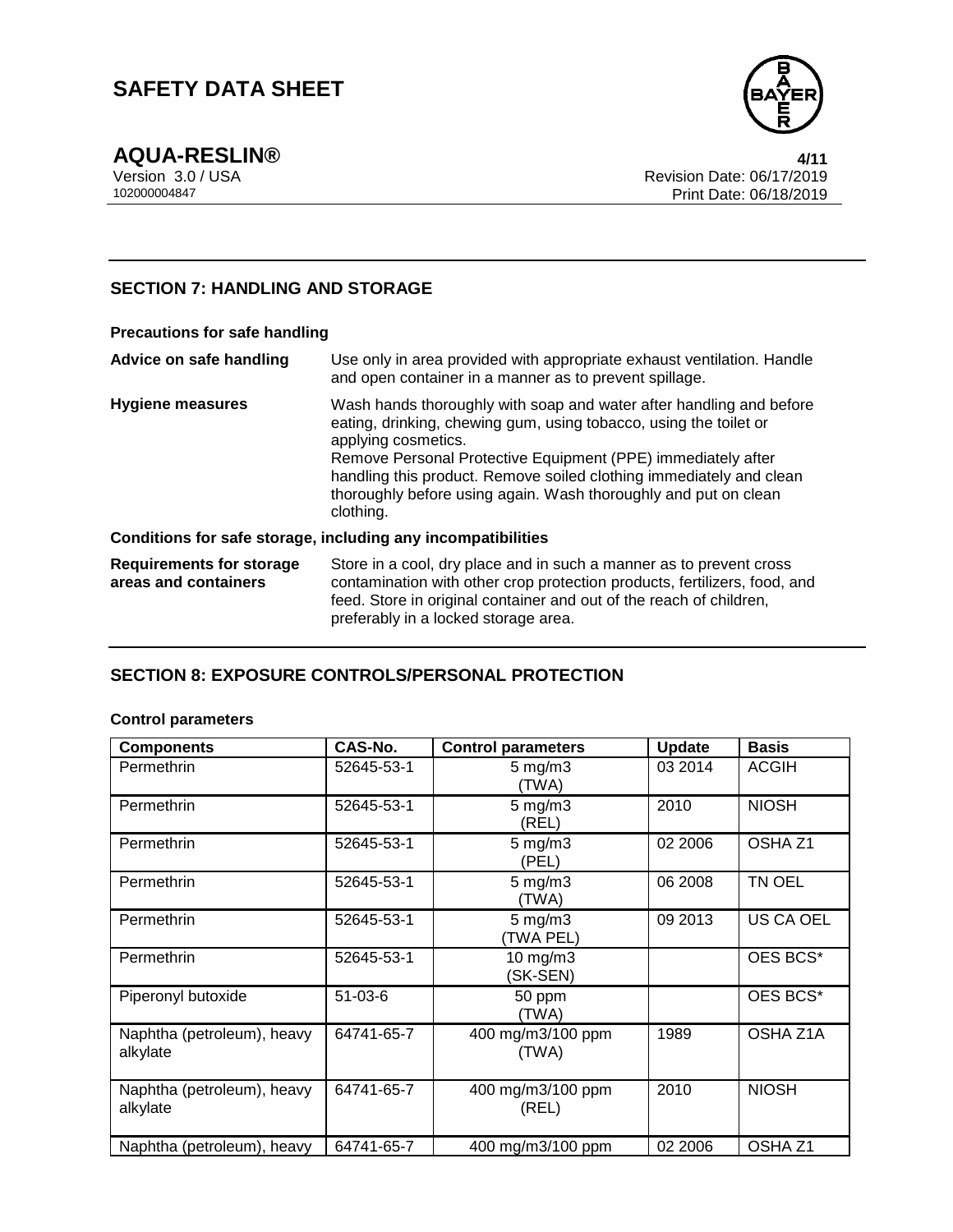

| alkylate                               |            | (PEL)                            |         |               |
|----------------------------------------|------------|----------------------------------|---------|---------------|
| Naphtha (petroleum), heavy<br>alkylate | 64741-65-7 | 400 mg/m3/100 ppm<br>(TWA)       | 06 2008 | <b>TN OEL</b> |
| Naphtha (petroleum), heavy<br>alkylate | 64741-65-7 | 1,600 mg/m3/400 ppm<br>(TWA PEL) | 01 2015 | US CA OEL     |
| Naphtha (petroleum), heavy<br>alkylate | 64741-65-7 | 1,800 mg/m3/400 ppm<br>(STEL)    | 09 2013 | US CA OEL     |
| Naphtha (petroleum), heavy<br>alkylate | 64741-65-7 | 1,350 mg/m3/300 ppm<br>(TWA PEL) | 09 2013 | US CA OEL     |

\*OES BCS: Internal Bayer AG, Crop Science Division "Occupational Exposure Standard"

#### **Exposure controls**

#### **Personal protective equipment**

In normal use and handling conditions please refer to the label and/or leaflet. In all other cases the following recommendations would apply.

| <b>Respiratory protection</b>      | When respirators are required, select NIOSH approved equipment<br>based on actual or potential airborne concentrations and in<br>accordance with the appropriate regulatory standards and/or industry<br>recommendations. |  |
|------------------------------------|---------------------------------------------------------------------------------------------------------------------------------------------------------------------------------------------------------------------------|--|
| <b>Hand protection</b>             | Chemical resistant nitrile rubber gloves                                                                                                                                                                                  |  |
| Eye protection                     | Safety glasses with side-shields                                                                                                                                                                                          |  |
| Skin and body protection           | Wear long-sleeved shirt and long pants and shoes plus socks.                                                                                                                                                              |  |
| <b>General protective measures</b> | Follow manufacturer's instructions for cleaning/maintaining PPE. If<br>no such instructions for washables, use detergent and warm/tepid<br>water.<br>Keep and wash PPE separately from other laundry.                     |  |

## **SECTION 9. PHYSICAL AND CHEMICAL PROPERTIES**

| Appearance              | white                              |
|-------------------------|------------------------------------|
| <b>Physical State</b>   | Liquid                             |
| Odor                    | characteristic                     |
| <b>Odour Threshold</b>  | No data available                  |
| рH                      | 4.9 - 6.0 (100 %) (23 °C)          |
| Vapor Pressure          | No data available                  |
| Vapor Density (Air = 1) | No data available                  |
| <b>Density</b>          | ca. 1.02 g/cm <sup>3</sup> (20 °C) |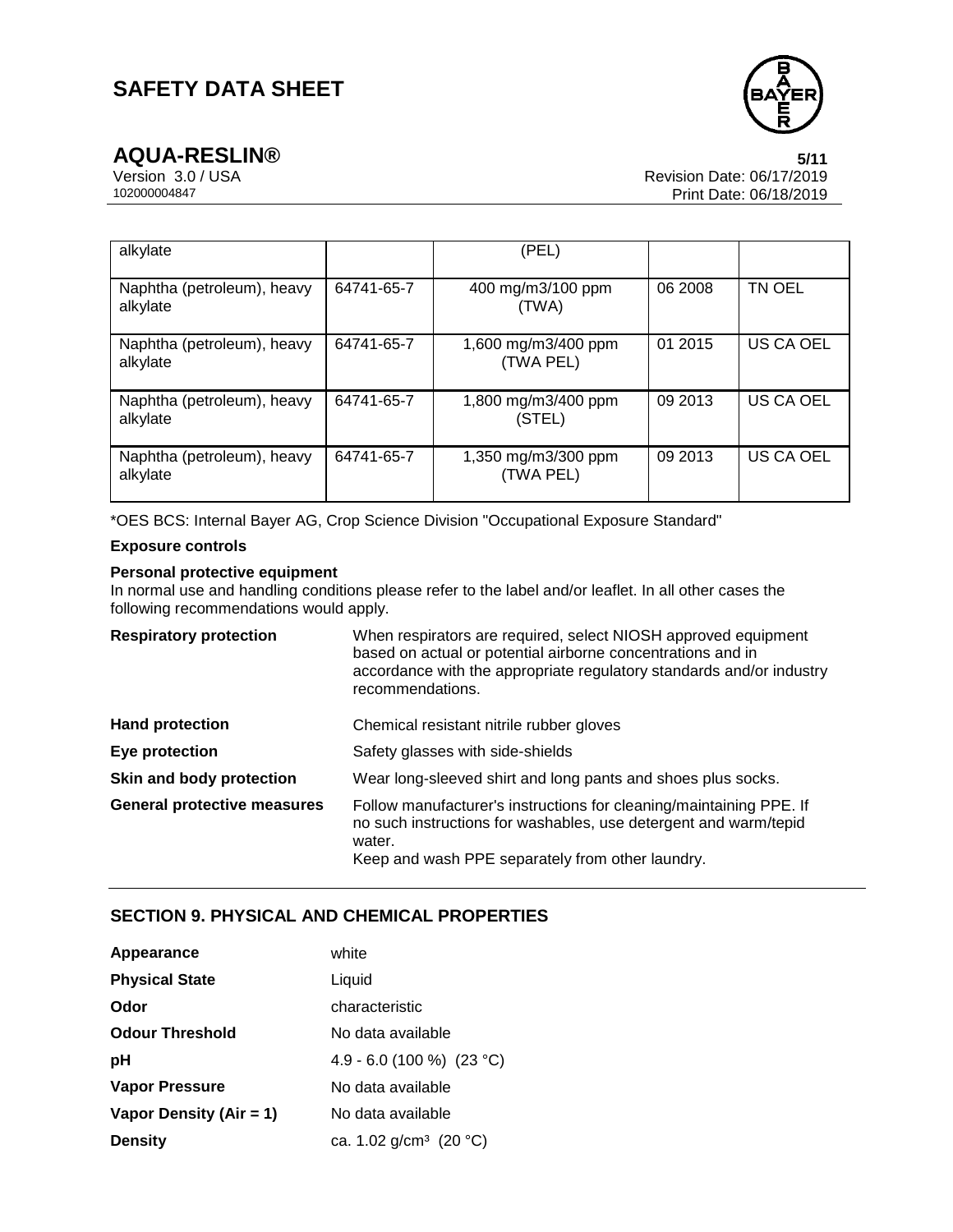

**AQUA-RESLIN®** 6/11<br>Version 3.0 / USA 6/17/2019 Version 3.0 / USA Revision Date: 06/17/2019<br>102000004847 Print Date: 06/18/2019 Print Date: 06/18/2019

| No data available     |
|-----------------------|
| No data available     |
| No data available     |
| soluble               |
| Not applicable        |
| No data available     |
| Not applicable        |
| 135 - 205 cps (25 °C) |
| $>93\text{ °C}$       |
| No data available     |
| No data available     |
| No data available     |
| Not applicable        |
|                       |

## **SECTION 10: STABILITY AND REACTIVITY**

| <b>Reactivity</b>                            |                                                                          |
|----------------------------------------------|--------------------------------------------------------------------------|
| <b>Thermal decomposition</b>                 | No data available                                                        |
| <b>Chemical stability</b>                    | Stable under normal conditions.                                          |
| <b>Possibility of hazardous</b><br>reactions | No dangerous reaction known under conditions of normal use.              |
| <b>Conditions to avoid</b>                   | Heat, flames and sparks.<br>Extremes of temperature and direct sunlight. |
| Incompatible materials                       | No data available                                                        |
| <b>Hazardous decomposition</b><br>products   | No decomposition products expected under normal conditions of use.       |

# **SECTION 11: TOXICOLOGICAL INFORMATION**

| <b>Exposure routes</b>   | Ingestion, Inhalation        |
|--------------------------|------------------------------|
| <b>Immediate Effects</b> |                              |
| Eve                      | May cause slight irritation. |
| <b>Skin</b>              | May cause slight irritation. |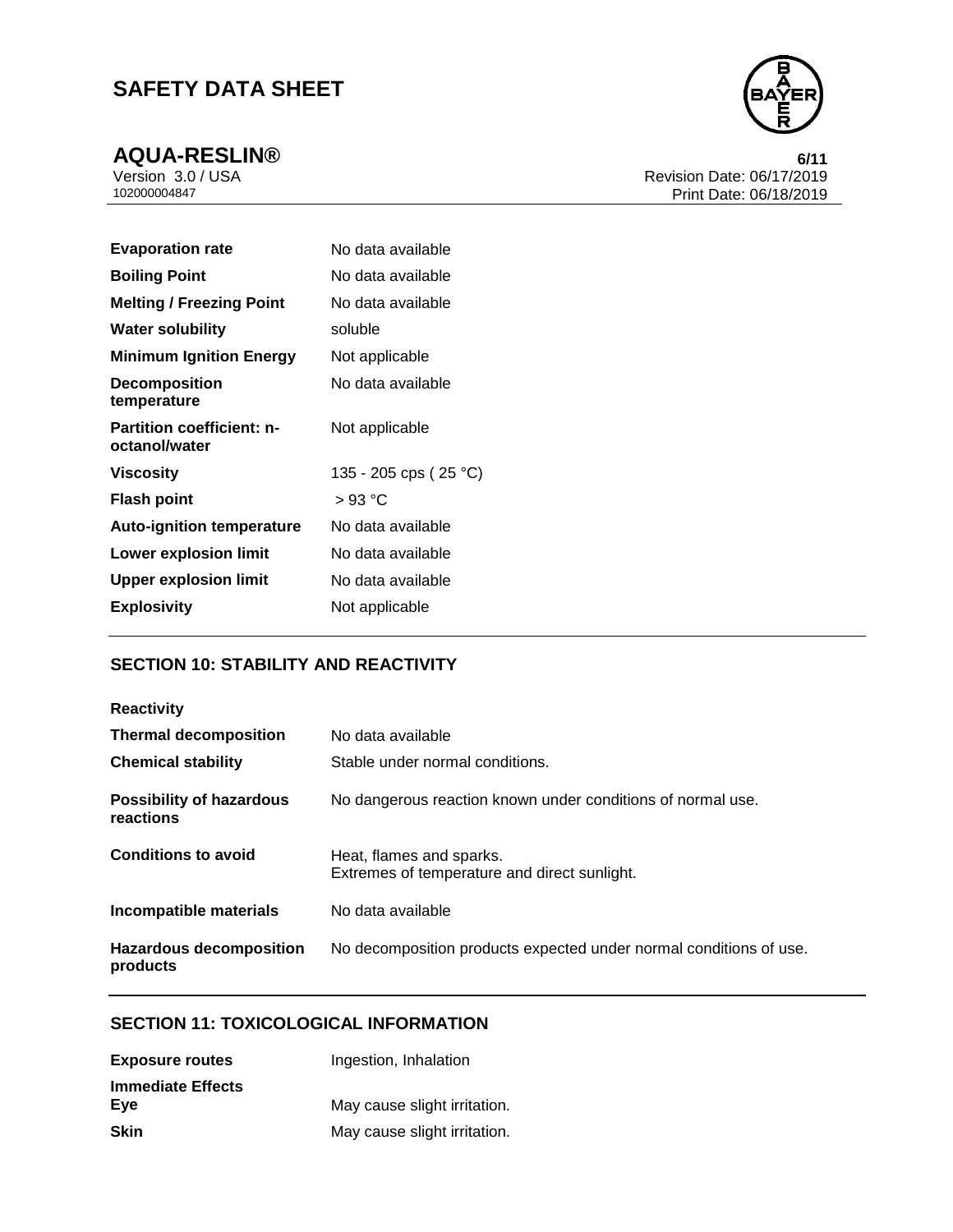**AQUA-RESLIN® 7/11**



Version 3.0 / USA Revision Date: 06/17/2019<br>102000004847<br>Print Date: 06/18/2019 Print Date: 06/18/2019

| Ingestion                                   | Harmful if swallowed.                                               |  |
|---------------------------------------------|---------------------------------------------------------------------|--|
| Information on toxicological effects        |                                                                     |  |
| <b>Acute oral toxicity</b>                  | LD50 (Rat) 1,000 mg/kg                                              |  |
| <b>Acute inhalation toxicity</b>            | LC50 (male/female combined Rat) $> 2.87$ mg/l<br>Exposure time: 4 h |  |
| Acute dermal toxicity                       | $LD50$ (Rabbit) $> 5,000$ mg/kg                                     |  |
| <b>Skin corrosion/irritation</b>            | slight irritation (Rabbit)                                          |  |
| Serious eye damage/eye<br>irritation        | slight irritation (Rabbit)                                          |  |
| <b>Respiratory or skin</b><br>sensitisation | Skin: Non-sensitizing. (Guinea pig)                                 |  |

#### **Assessment STOT Specific target organ toxicity – repeated exposure**

Permethrin did not cause specific target organ toxicity in experimental animal studies. Piperonyl butoxide did not cause specific target organ toxicity in experimental animal studies.

#### **Assessment mutagenicity**

Permethrin was not mutagenic or genotoxic in a battery of in vitro and in vivo tests. Piperonyl butoxide was not mutagenic or genotoxic in a battery of in vitro and in vivo tests.

#### **Assessment carcinogenicity**

Permethrin caused at high dose levels an increased incidence of tumours in mice in the following organ(s): Liver, Lungs. The mechanism that triggers tumours in rodents is not relevant for the low exposures encountered under normal use conditions.

Piperonyl butoxide was not carcinogenic in lifetime feeding studies in rats and mice.

| <b>ACGIH</b>                     |                             |                                                |
|----------------------------------|-----------------------------|------------------------------------------------|
| Permethrin                       | 52645-53-1                  | Group A4                                       |
| <b>NTP</b>                       |                             |                                                |
| None.                            |                             |                                                |
| <b>IARC</b>                      |                             |                                                |
| Permethrin<br>Piperonyl butoxide | 52645-53-1<br>$51 - 03 - 6$ | Overall evaluation: 3<br>Overall evaluation: 3 |
| <b>OSHA</b>                      |                             |                                                |
| None.                            |                             |                                                |

#### **Assessment toxicity to reproduction**

Permethrin did not cause reproductive toxicity in a two-generation study in rats. Piperonyl butoxide did not cause reproductive toxicity in a two-generation study in rats.

#### **Assessment developmental toxicity**

Permethrin did not cause developmental toxicity in rats and rabbits. Piperonyl butoxide did not cause developmental toxicity in rats and rabbits.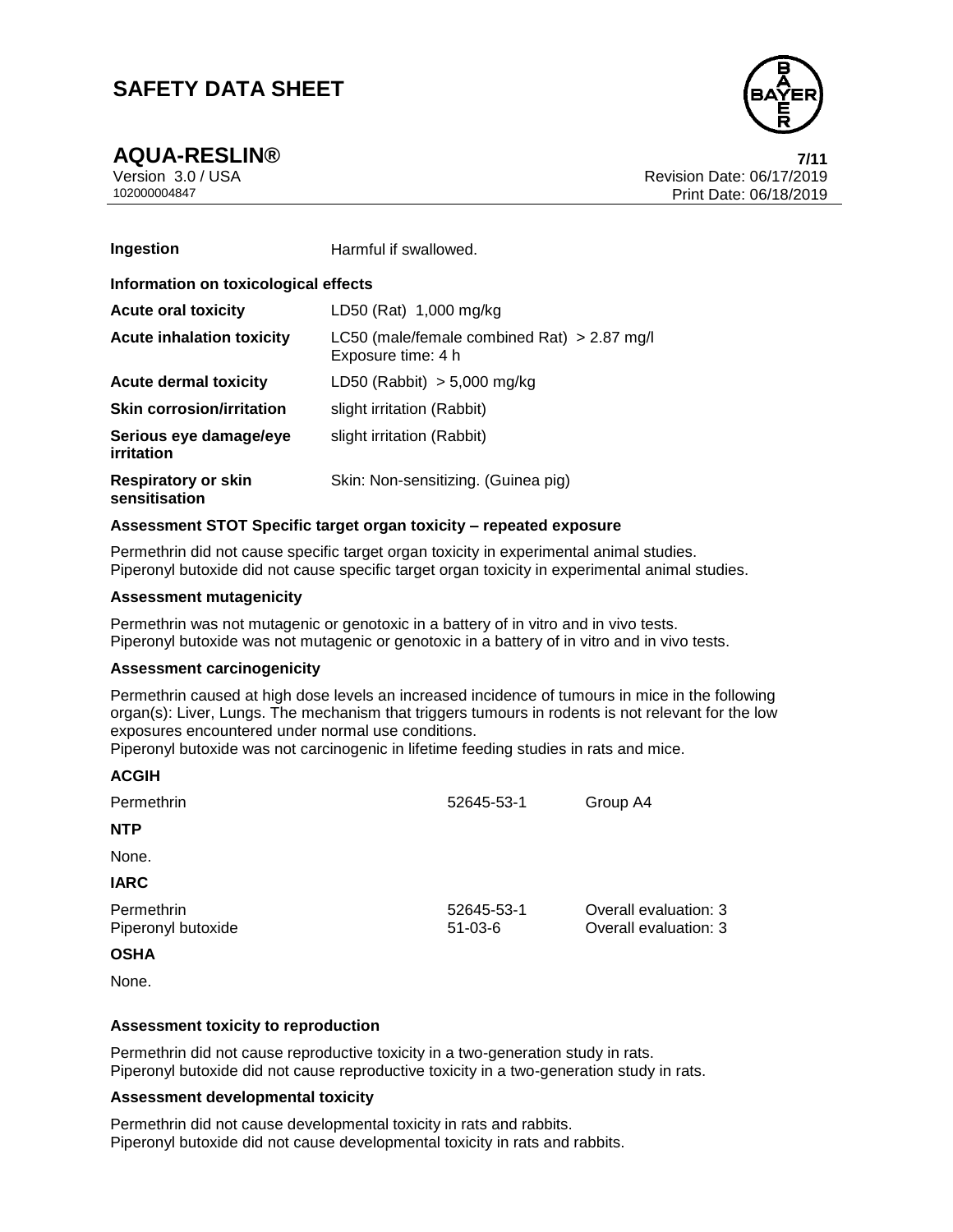

**AQUA-RESLIN®** 8/11<br>Version 3.0 / USA 8/12 Version 3.0 / USA Revision Date: 06/17/2019<br>102000004847 Print Date: 06/18/2019 Print Date: 06/18/2019

## **Further information**

Acute toxicity studies have not been performed on this product as formulated. The toxicological data are based on the active ingredient. The non-acute information pertains to the active ingredient(s).

## **SECTION 12: ECOLOGICAL INFORMATION**

| <b>Toxicity to fish</b>                     | LC50 (Poecilia reticulata (guppy)) 0.0076 mg/l<br>Exposure time: 96 h<br>The value mentioned relates to the active ingredient permethrin.                                                                                                                                                                                      |
|---------------------------------------------|--------------------------------------------------------------------------------------------------------------------------------------------------------------------------------------------------------------------------------------------------------------------------------------------------------------------------------|
|                                             | LC50 (Cyprinodon variegatus (sheepshead minnow)) 3.94 mg/l<br>Exposure time: 96 h<br>The value mentioned relates to the active ingredient piperonyl butoxide.                                                                                                                                                                  |
| <b>Toxicity to aquatic</b><br>invertebrates | EC50 (Daphnia magna (Water flea)) 0.00017 mg/l<br>Exposure time: 48 h<br>The value mentioned relates to the active ingredient permethrin.                                                                                                                                                                                      |
|                                             | EC50 (Daphnia magna (Water flea)) 0.51 mg/l<br>Exposure time: 48 h<br>The value mentioned relates to the active ingredient piperonyl butoxide.                                                                                                                                                                                 |
| <b>Toxicity to aquatic plants</b>           | EC50 (Algae) 0.5 mg/l<br>Exposure time: 72 h<br>The value mentioned relates to the active ingredient permethrin.                                                                                                                                                                                                               |
|                                             | $EC50$ (Algae) $> 9.1$ mg/l<br>Exposure time: 72 h<br>The value mentioned relates to the active ingredient piperonyl butoxide.                                                                                                                                                                                                 |
| <b>Biodegradability</b>                     | Permethrin:<br>Not rapidly biodegradable<br>Piperonyl butoxide:<br>Not rapidly biodegradable                                                                                                                                                                                                                                   |
| Koc                                         | Permethrin: Koc: 100000<br>Piperonyl butoxide: Koc: 399 - 830                                                                                                                                                                                                                                                                  |
| <b>Bioaccumulation</b>                      | Permethrin: Bioconcentration factor (BCF) 300<br>Does not bioaccumulate.<br>Piperonyl butoxide:<br>Potential bioaccumulation                                                                                                                                                                                                   |
| <b>Mobility in soil</b>                     | Permethrin: Immobile in soil<br>Piperonyl butoxide: Moderately mobile in soils                                                                                                                                                                                                                                                 |
| <b>Environmental precautions</b>            | Do not apply directly to water, to areas where surface water is present<br>or to intertidal areas below the mean high water mark.<br>Do not apply when weather conditions favor runoff or drift.<br>Do not contaminate surface or ground water by cleaning equipment or<br>disposal of wastes, including equipment wash water. |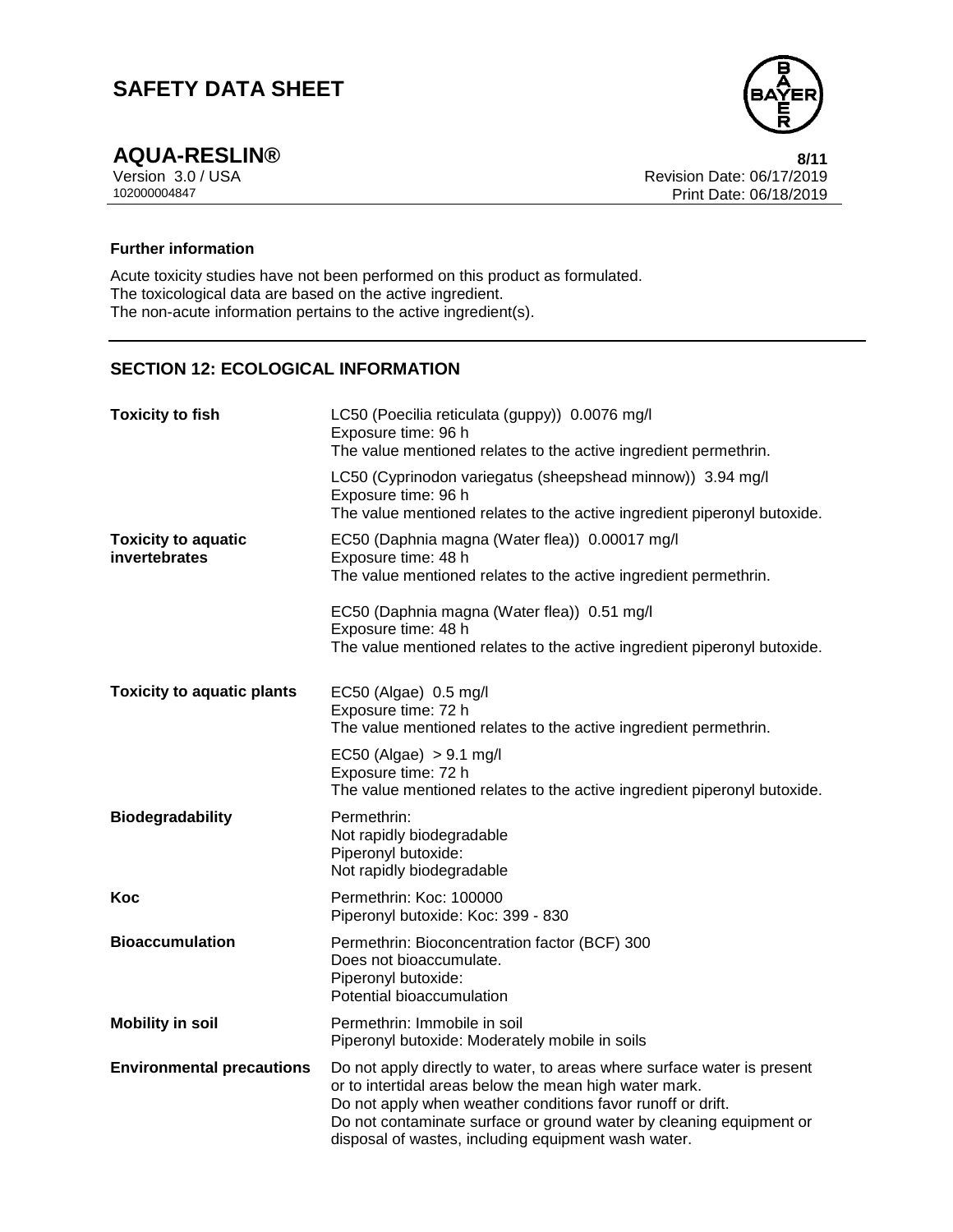

**AQUA-RESLIN®** 9/11<br>Version 3.0 / USA 9/12/2019 Version 3.0 / USA Revision Date: 06/17/2019 Print Date: 06/18/2019

> Drift and runoff from treated areas may be hazardous to aquatic organisms in adjacent sites. Do not apply this product or allow it to drift to blooming crops or weeds if bees are visiting the treatment area.

## **SECTION 13: DISPOSAL CONSIDERATIONS**

#### **Waste treatment methods**

| <b>Product</b>                | Pesticide, spray mixture or rinse water that cannot be used according to<br>label instructions may be disposed of on site or at an approved waste<br>disposal facility.                                                                                                                              |
|-------------------------------|------------------------------------------------------------------------------------------------------------------------------------------------------------------------------------------------------------------------------------------------------------------------------------------------------|
| <b>Contaminated packaging</b> | Triple rinse containers.<br>Puncture container to avoid re-use.<br>Dispose of empty container in a sanitary landfill or by incineration, or, if<br>allowed by State/Provincial and local authorities, by burning.<br>If burned, stay out of smoke.<br>Follow advice on product label and/or leaflet. |
| <b>RCRA Information</b>       | Characterization and proper disposal of this material as a special or<br>hazardous waste is dependent upon Federal, State and local laws and<br>are the user's responsibility. RCRA classification may apply.                                                                                        |

## **SECTION 14: TRANSPORT INFORMATION**

| 49CFR                    | Not dangerous goods / not hazardous material           |  |
|--------------------------|--------------------------------------------------------|--|
| <b>IMDG</b>              |                                                        |  |
| UN number                | 3082                                                   |  |
| Class                    | 9                                                      |  |
| Packaging group          | Ш                                                      |  |
| Marine pollutant         | <b>YES</b>                                             |  |
| Proper shipping name     | ENVIRONMENTALLY HAZARDOUS SUBSTANCE, LIQUID,           |  |
|                          | N.O.S.                                                 |  |
|                          | (PERMETHRIN, PIPERONYL BUTOXIDE SOLUTION)              |  |
| <b>IATA</b>              |                                                        |  |
| UN number                | 3082                                                   |  |
| Class                    | 9                                                      |  |
| Packaging group          | Ш                                                      |  |
| Environm. Hazardous Mark | <b>YES</b>                                             |  |
| Proper shipping name     | ENVIRONMENTALLY HAZARDOUS SUBSTANCE, LIQUID,<br>N.O.S. |  |
|                          | (PERMETHRIN, PIPERONYL BUTOXIDE SOLUTION)              |  |

This transportation information is not intended to convey all specific regulatory information relating to this product. It does not address regulatory variations due to package size or special transportation requirements.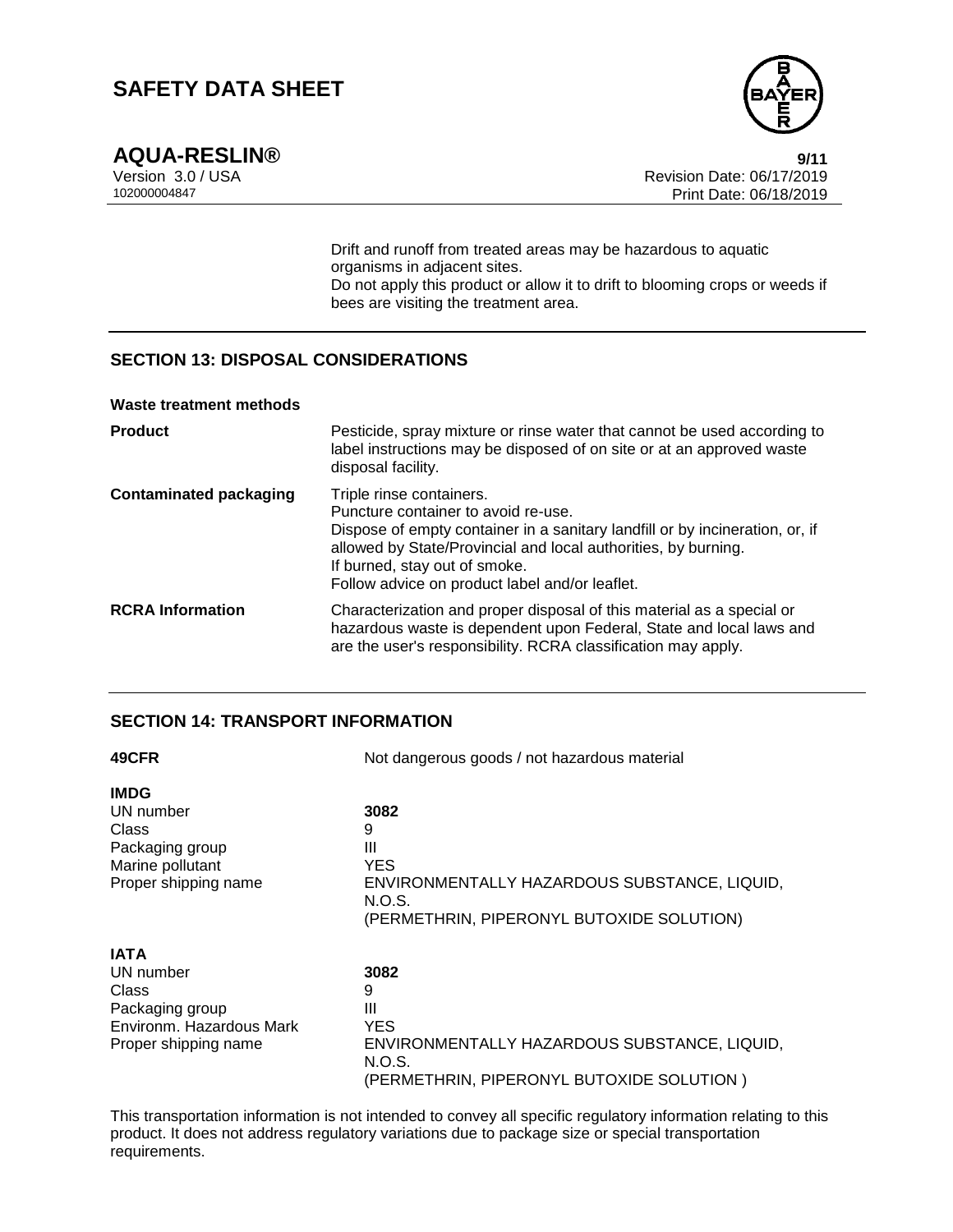**AQUA-RESLIN® 10/11**

Version 3.0 / USA Revision Date: 06/17/2019 102000004847 Print Date: 06/18/2019

Freight Classification: INSECTICIDES OR FUNGICIDES, N.O.I., OTHER THAN POISON

## **SECTION 15: REGULATORY INFORMATION**

**EPA Registration No.** 432-796 **US Federal Regulations** Piperonyl butoxide 51-03-6 Naphtha (petroleum), heavy alkylate 64741-65-7 Fatty alcohol polyglycol ether 16-20 EO 9004-98-2 Cetyl alcohol 36653-82-4 Water 7732-18-5 **US. Toxic Substances Control Act (TSCA) Section 12(b) Export Notification (40 CFR 707, Subpt D)** Not applicable. **SARA Title III - Section 302 - Notification and Information** None. **SARA Title III - Section 313 - Toxic Chemical Release Reporting** Permethrin 52645-53-1 Piperonyl butoxide 1.0% **US States Regulatory Reporting CA Prop65** This product does not contain any substances known to the State of California to cause cancer.

This product does not contain any substances known to the State of California to cause reproductive harm.

| <b>US State Right-To-Know Ingredients</b> |            |                        |
|-------------------------------------------|------------|------------------------|
| Permethrin                                | 52645-53-1 | CA. CT. IL. MN. NJ. RI |
| Piperonyl butoxide                        | $51-03-6$  | N.J                    |
| Naphtha (petroleum), heavy alkylate       | 64741-65-7 | CA, CT, MN, RI         |
| Cetyl alcohol                             | 36653-82-4 | CT.                    |

#### **EPA/FIFRA Information:**

This chemical is a pesticide product registered by the Environmental Protection Agency and is subject to certain labeling requirements under federal pesticide law. These requirements differ from the classification criteria and hazard information required for safety data sheets, and for workplace labels of non-pesticide chemicals. Following is the hazard information required on the pesticide label:



**TSCA list**